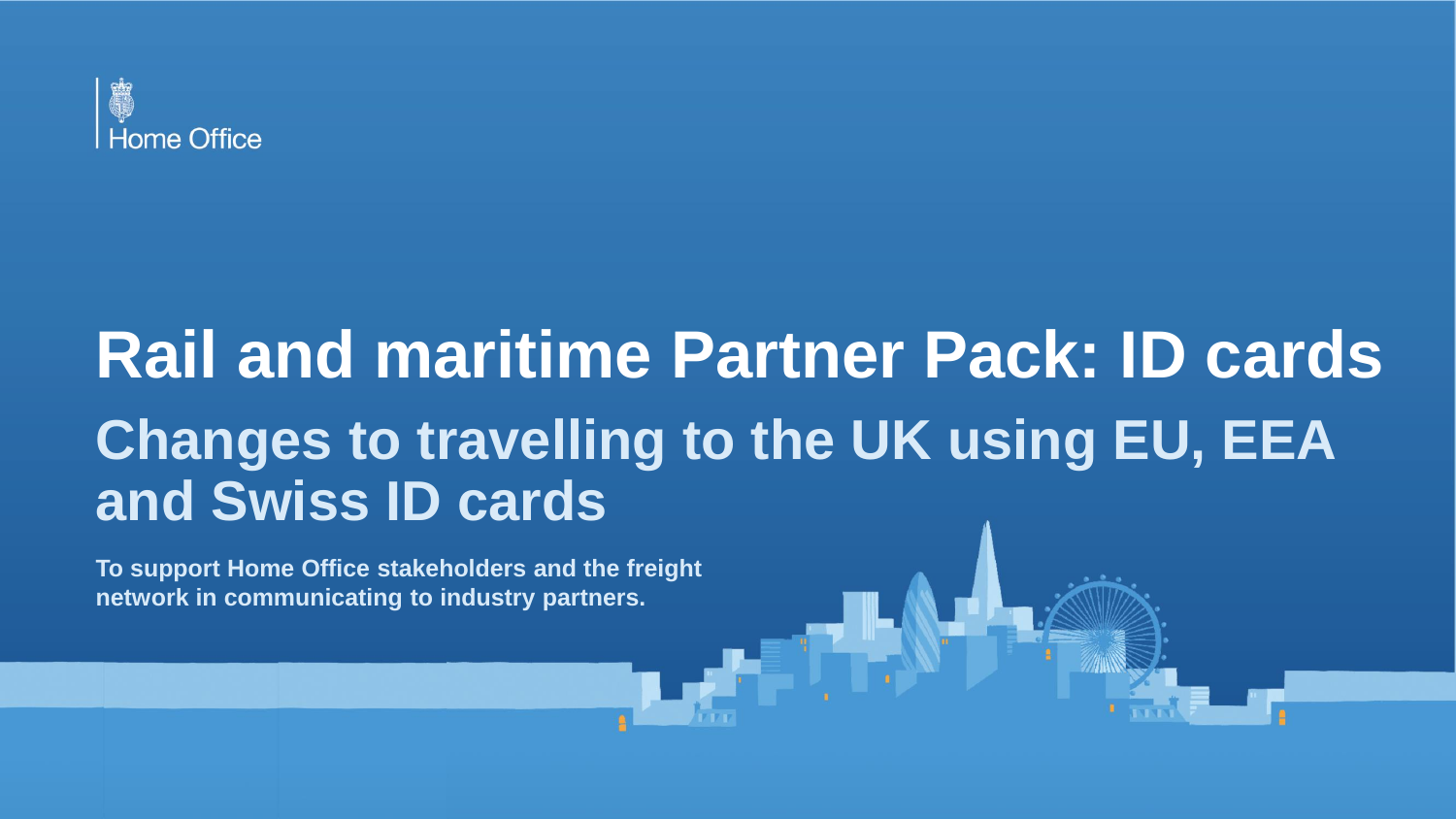#### **Contents**

- **1. What's changing**
- **2. Why is it changing**
- **3. Supporting you with this change**
- **4. Communication materials**
- **5. Get in touch**

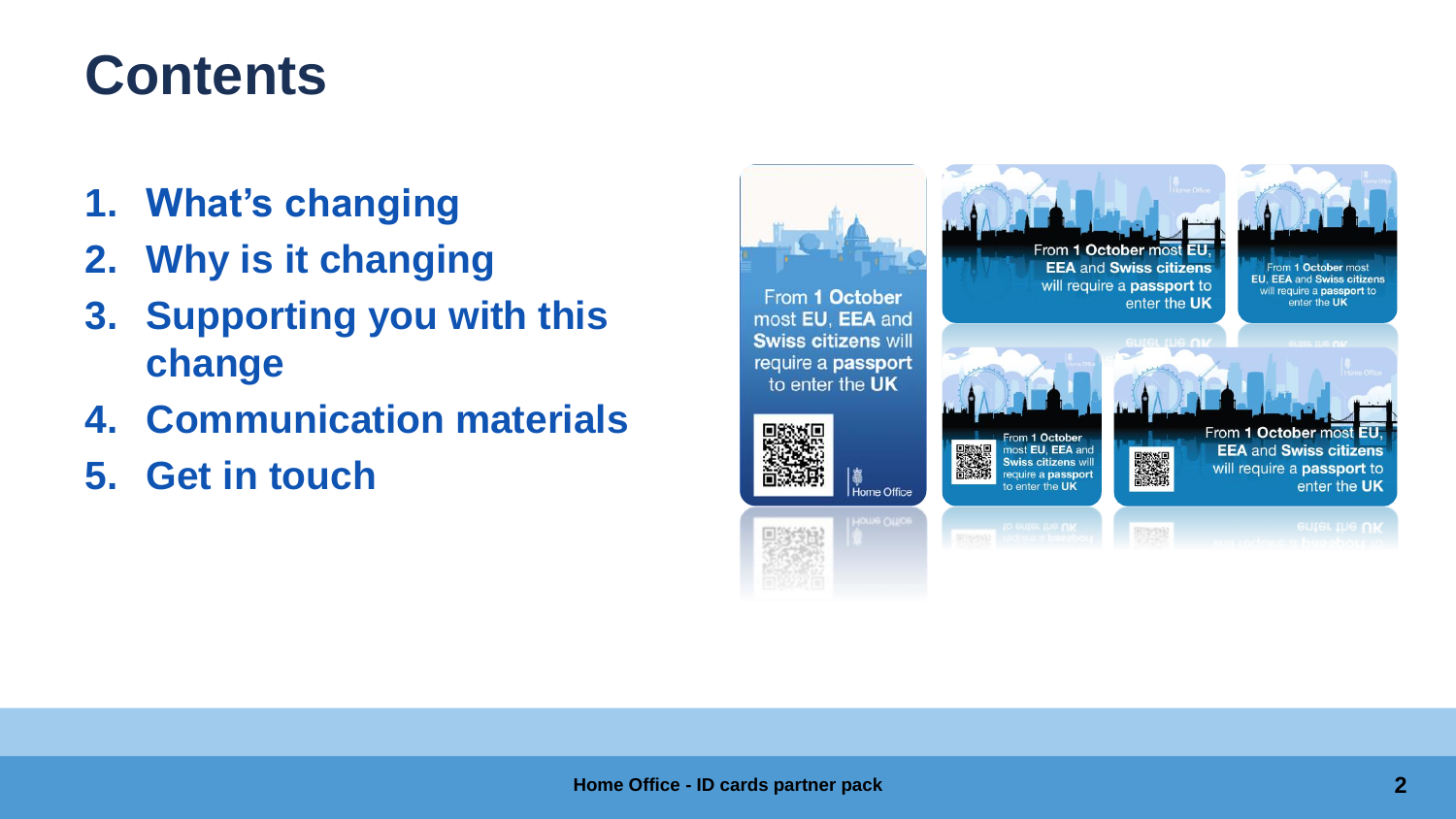# **What's changing**

- From 1 October 2021, most EU, EEA and Swiss citizens can **only travel to the UK using a valid passport**, unless they have:
	- $\checkmark$  applied to the EU Settlement Scheme, or have an application pending.
	- $\checkmark$  or otherwise have protected rights under the Citizens' Rights Agreements.
- Until this date, European Union (EU), European Economic Area (EEA) and Swiss citizens can currently travel to the UK with a valid passport **or** a national identity (ID) card.
- Data from Calais in 2019 shows **around 83% of EEA and Swiss freight drivers used an ID card.** This puts into perspective the size of the audience who need to be aware of this change.
- The change from 1 October means **an ID card will no longer be accepted** for travel to the UK, unless the exemptions apply.
- Anyone travelling to the UK on an invalid travel document is liable to be **refused entry at the border.**

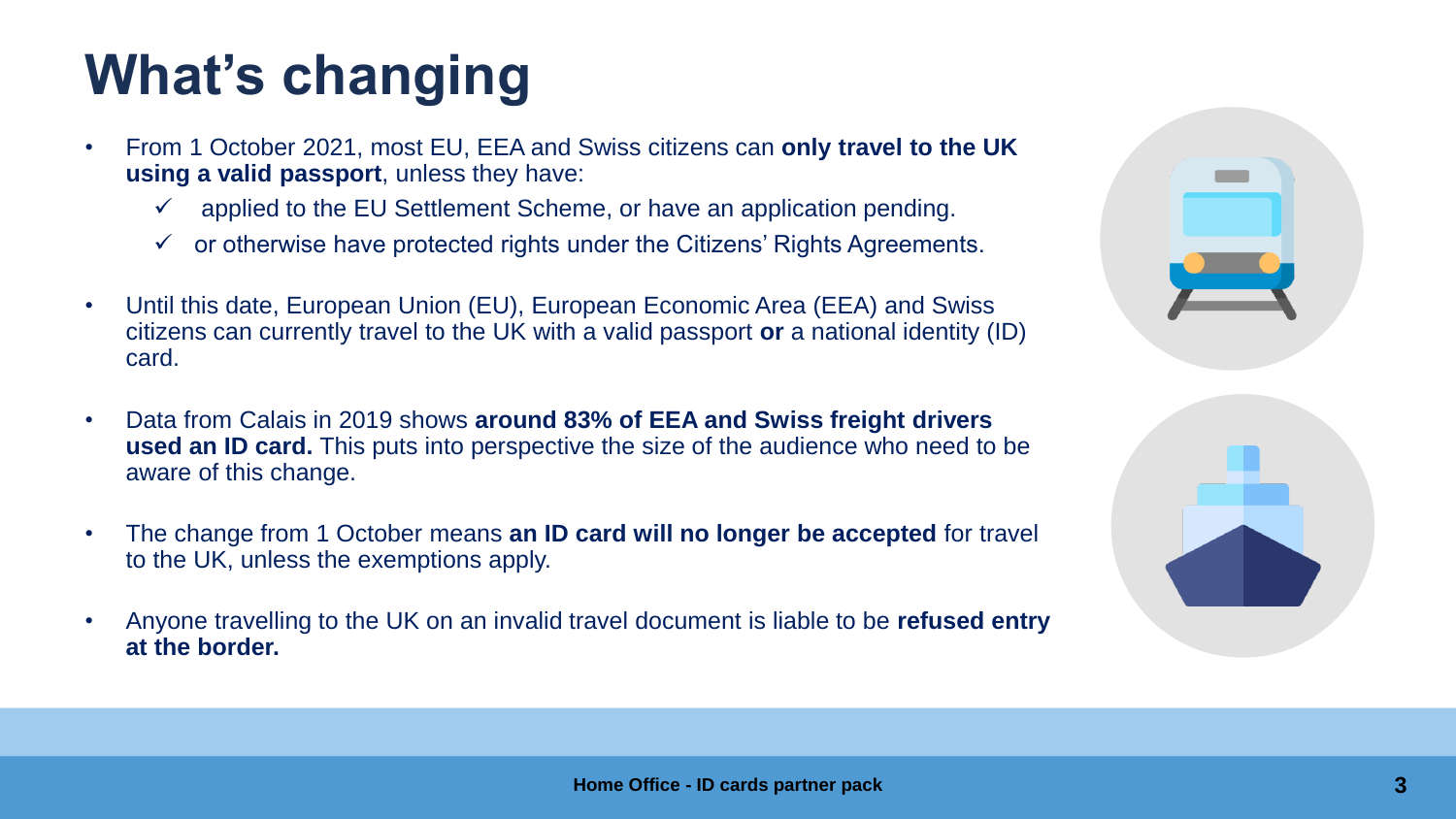# **Why is it changing**

- ID cards are amongst **the least secure travel documents** and they are often used by organised crime groups. Phasing these out will help to deter those who would abuse the system.
- The end of free movement on 31 December 2020 means EU, EEA and Swiss citizens **now follow the same rules for entering the UK** as travellers from the rest of the world.
- The removal of ID cards will **strengthen our borders and pave the way for a future digitised border**, delivering a more streamlined and seamless customer experience for travellers entering the UK.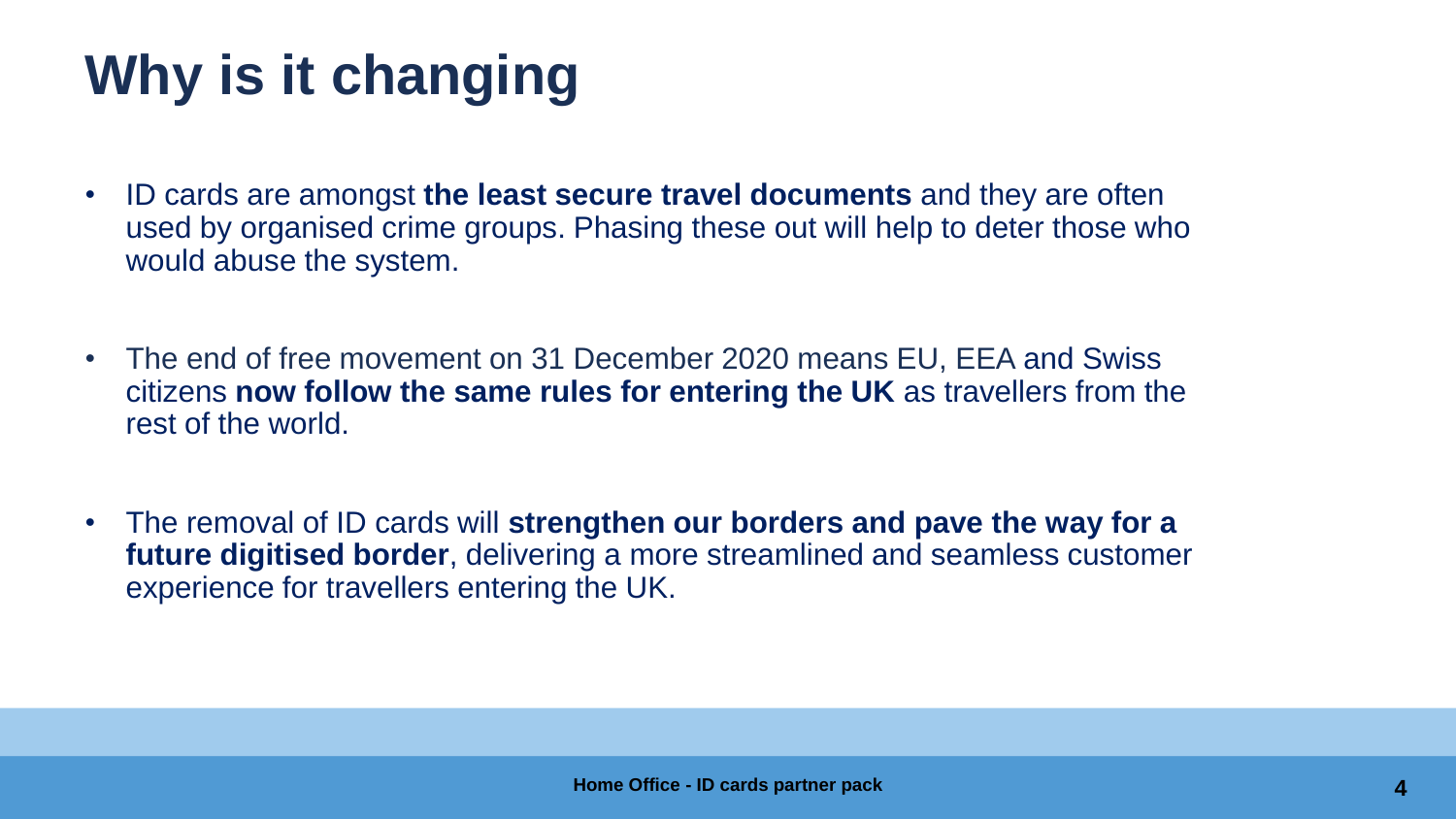# EU, EEA and Swiss citizens will **no longer be able to use an ID card** to enter the UK unless they are exempt.

#### **Only the following EU, EEA, and Swiss citizens will be exempt from this change:**

- $\checkmark$  who have received settled or pre-settled status under the EU Settlement Scheme (EUSS)
- $\checkmark$  who have made an application to the EUSS but have not yet received a decision on their application
- ✓ have an EU [Settlement Scheme family permit](https://www.gov.uk/family-permit)
- ✓ who are an [S2 Healthcare Visitor](https://www.gov.uk/guidance/enter-the-uk-as-an-s2-healthcare-visitor)
- $\checkmark$  with a frontier worker [permit](https://www.gov.uk/frontier-worker-permit)
- ✓ who are Swiss nationals and have a [Swiss Service Provider](https://www.gov.uk/guidance/apply-for-a-service-providers-from-switzerland-visa) from Switzerland visa

EU, EEA and Swiss citizens in the groups above can still use their ID cards to travel to the UK at least until 31 December 2025. They'll also be able to use them after that date, if the cards meet the security standards set by the International Civil Aviation Organisation.

**This will also not apply to Gibraltar ID cards issued to British citizens or to passport cards issued to Irish citizens, they will continue to be accepted for travel to the UK.**

- To avoid delay and disruption at the border, companies should encourage drivers to make sure that they are properly documented for their trip.
- While haulage company owners will not be fined where their employee travels to the UK without the correct documentation, those drivers may be refused entry to the UK.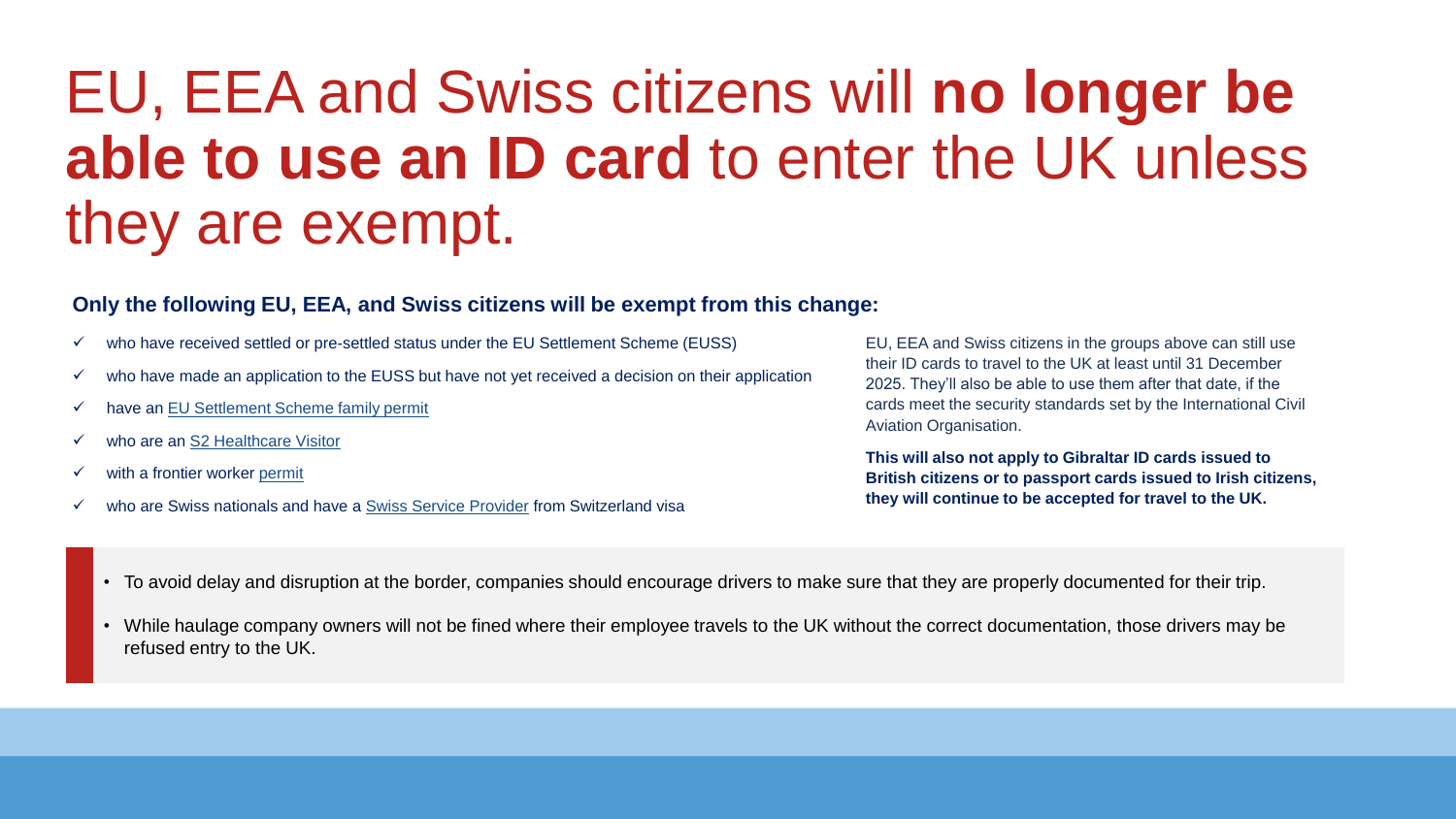# **Supporting you with this change**

- It is vital **all drivers are properly documented** for travel to the UK.
- Anyone travelling to the UK on an ID card is liable to be **refused entry at the border, unless they are exempt.**
- To support you in providing essential guidance about this change to your network, **we have developed a suite of assets you may use to help haulier stakeholders prepare** and understand their responsibilities.
- The following section of **this pack outlines key messages and provides communication products** for use on channels including social media, via WhatsApp and email templates and enewsletters.
- **Your help and support in communicating this guidance is crucial.** We want hauliers to be prepared for this change and we hope this pack makes it as easy as possible for you to share updates with your audience and stakeholders.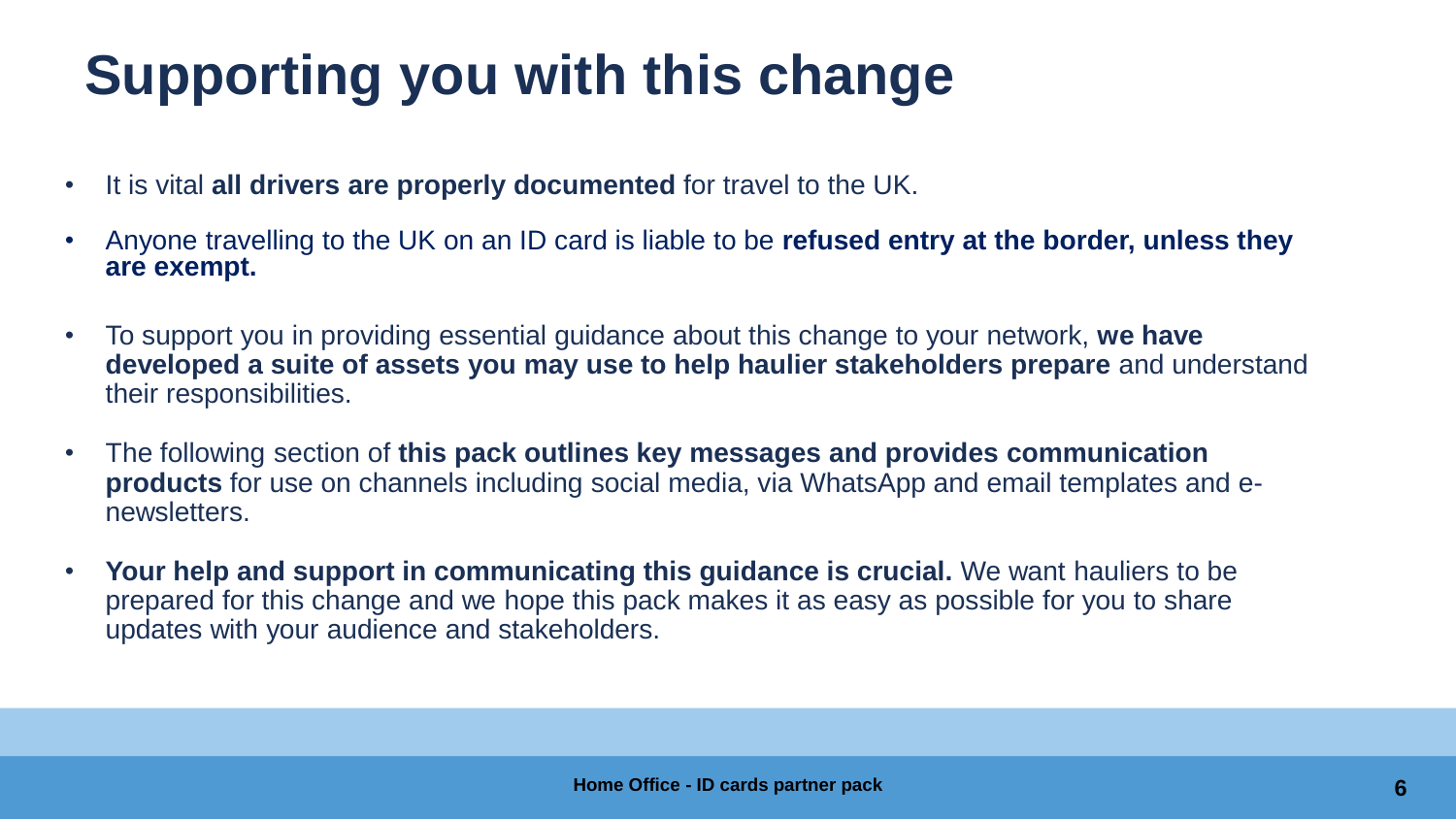

# **Communications materials**

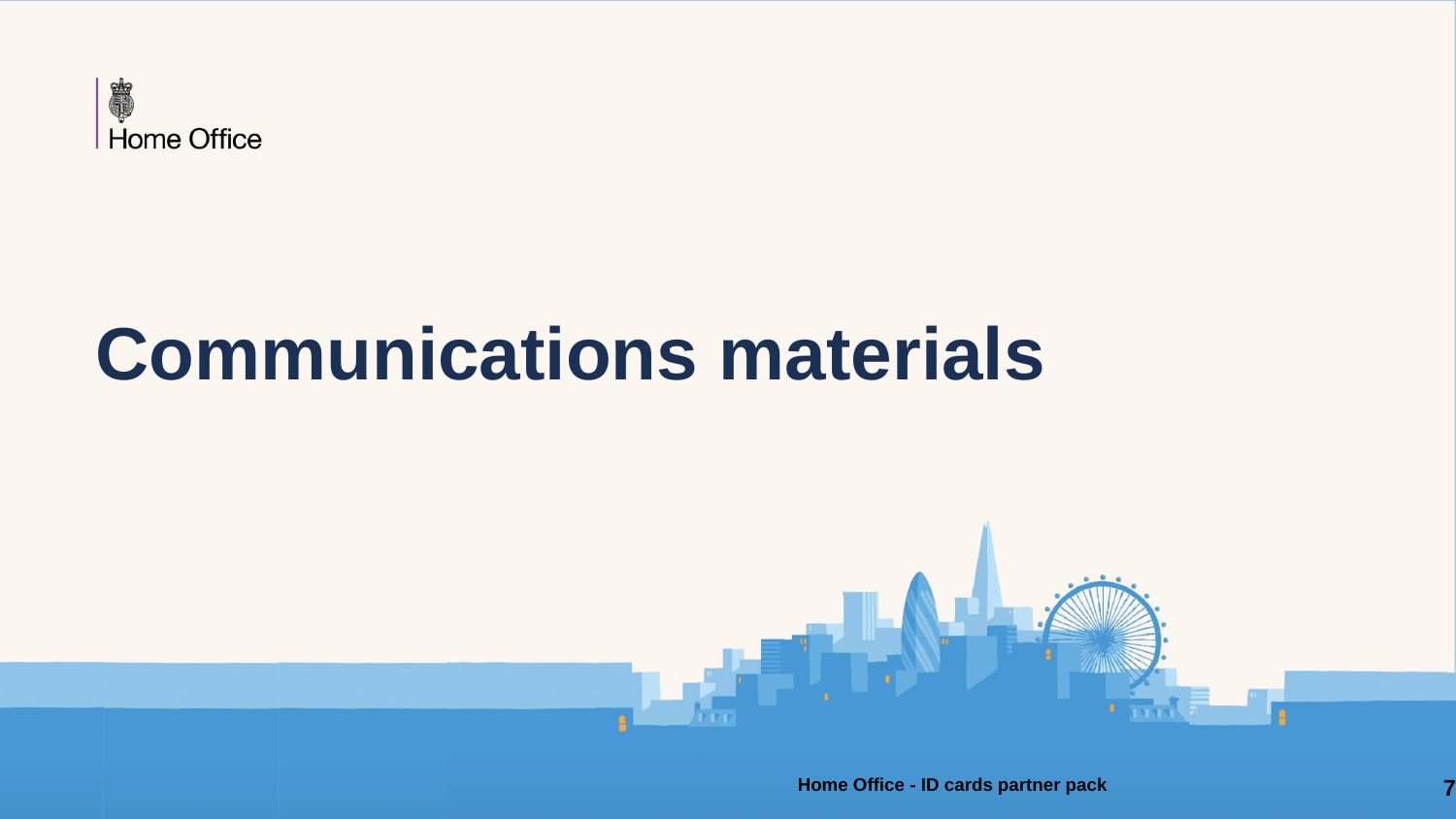# **Key messages**

**Stakeholders and haulier networks may use these when communicating to partners about the change:**

- From the 1 October 2021, most EU, EEA and Swiss citizens will need a valid passport to travel to the UK.
- ID cards will no longer be accepted as a valid travel document and it will not be possible to enter the UK using one.
- If EU, EEA and Swiss citizens do not have a passport from 1 October, they are liable to be refused entry to the UK.
- To avoid delay and disruption at the border, companies should encourage employees to make sure that they are properly documented for any trip.
- While haulage company owners will not be fined where their employee travels to the UK without the correct documentation, those drivers may be refused entry to the UK.
- EU, EEA and Swiss citizens who hold pre-settled or settled status under the EU Settlement Scheme, or who have made a valid application under the scheme which is still pending, and those whose rights are protected under the Citizens' Rights Agreements (such Frontier workers) will be able to use their national identity cards to enter the UK until 2025 at least.
- British nationals using Gibraltar ID cards, and Irish nationals using Irish passport cards, can continue to use these to travel to the UK as they do now.

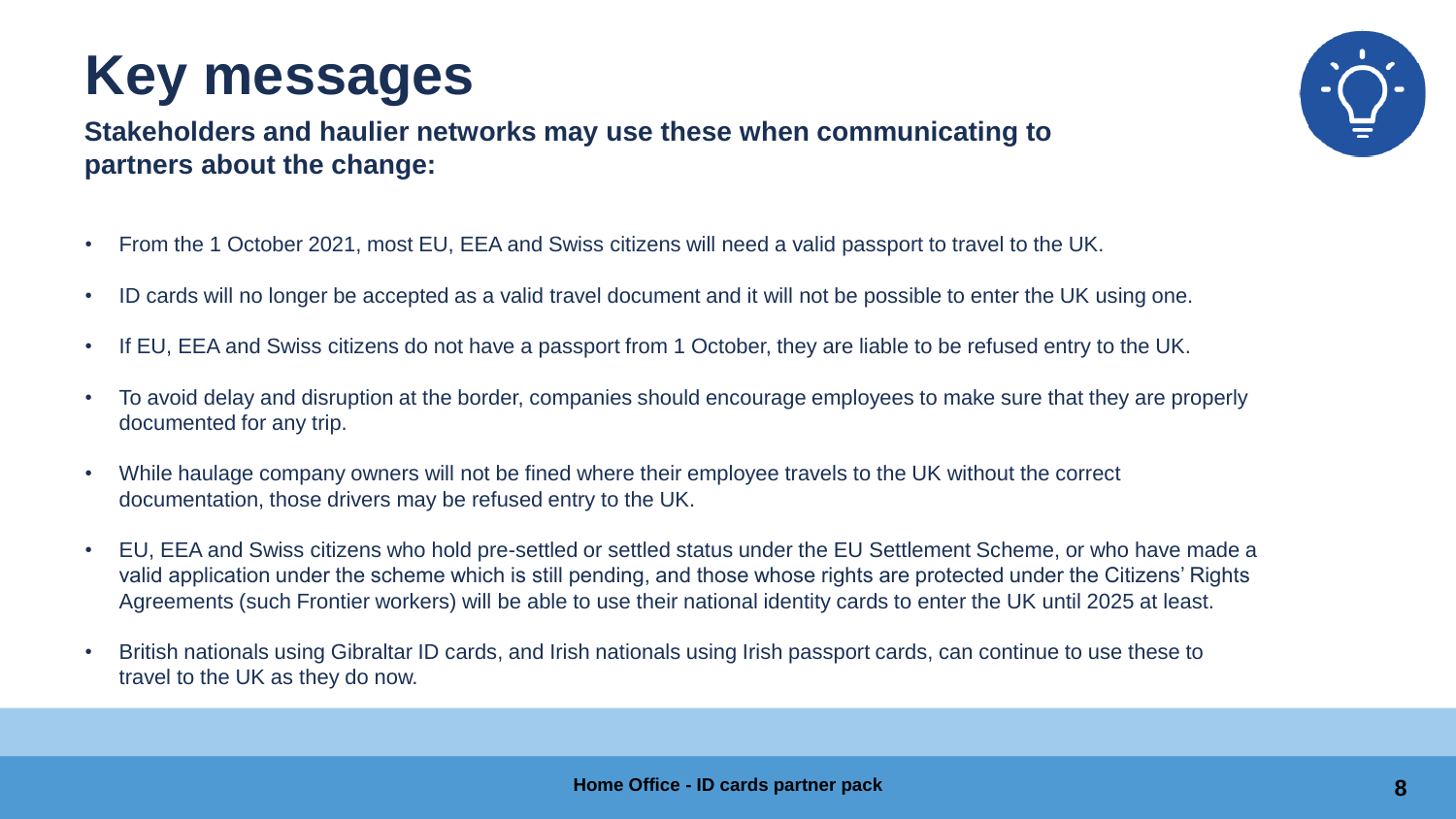#### **Factsheet**



This includes key lines and Q&As to help you communicate the changes to your stakeholders.

You may use this to develop your own key lines and answer frequently asked questions.

#### **What's included:**

- What's changing and why
- Who it impacts
- What people need to do

This is available in the **[asset library.](https://homeoffice.brandworkz.com/bms/?link=BD83F5DD)** 

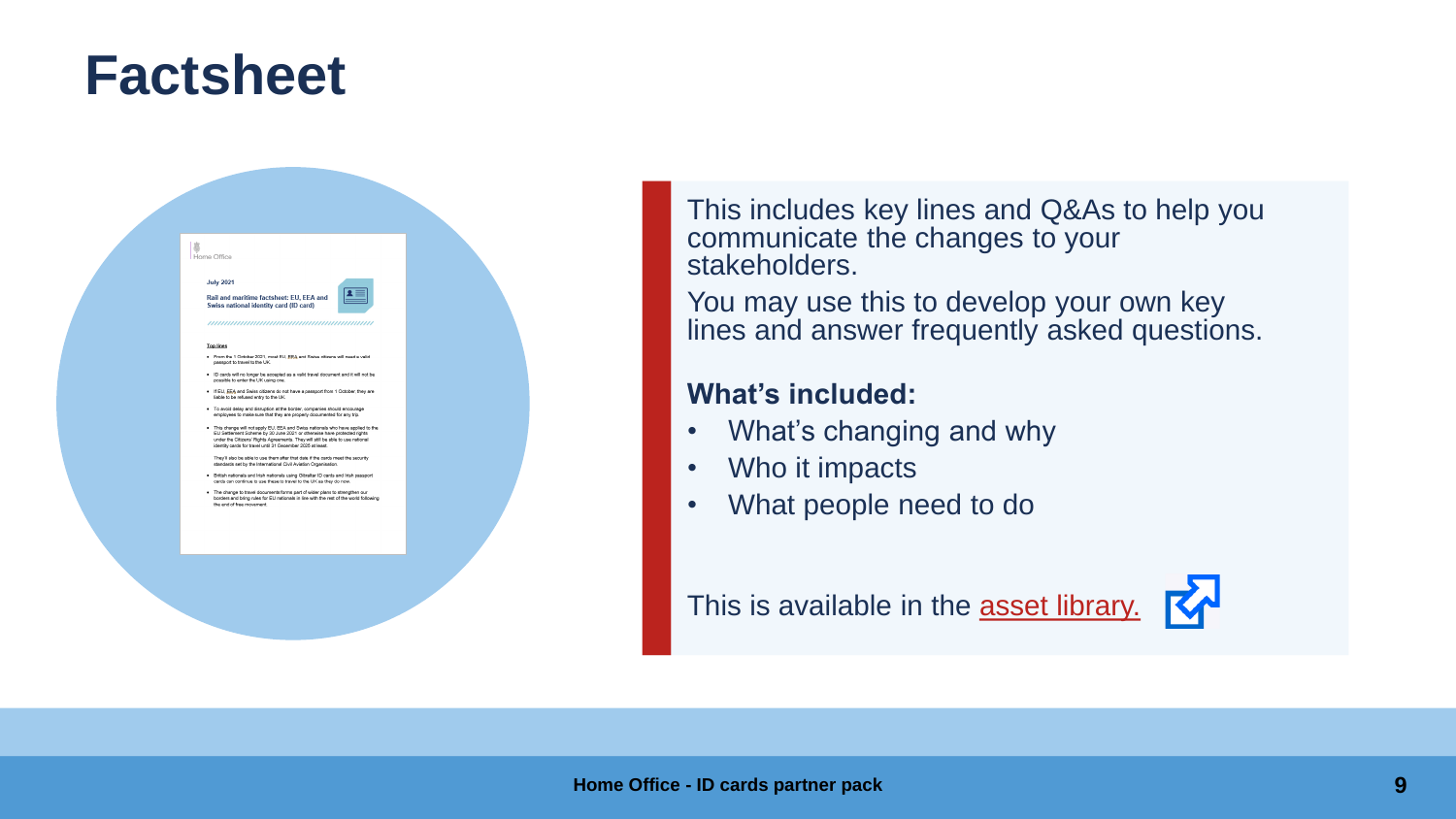### **Digital and social assets**



Digital assets for you to use to communicate on social media and digital platforms.

We suggest the below copy to accompany any social posts:

- From 1 October 2021, most EU, EEA and Swiss nationals will need a passport to travel to the UK, find out more on GOV.UK
- Travelling to the UK using an EU ID card? From 1 October you'll need to use your passport to enter the UK. Find out more on GOV.UK

[Please link to the GOV.UK site: Visiting the UK as an EU,](https://www.gov.uk/guidance/visiting-the-uk-as-an-eu-eea-or-swiss-citizen?utm_source=partner%20pack&utm_campaign=ID%20cards) EEA or Swiss citizen

The assets are available in the [asset library](https://homeoffice.brandworkz.com/bms/?link=C6F9D3D5).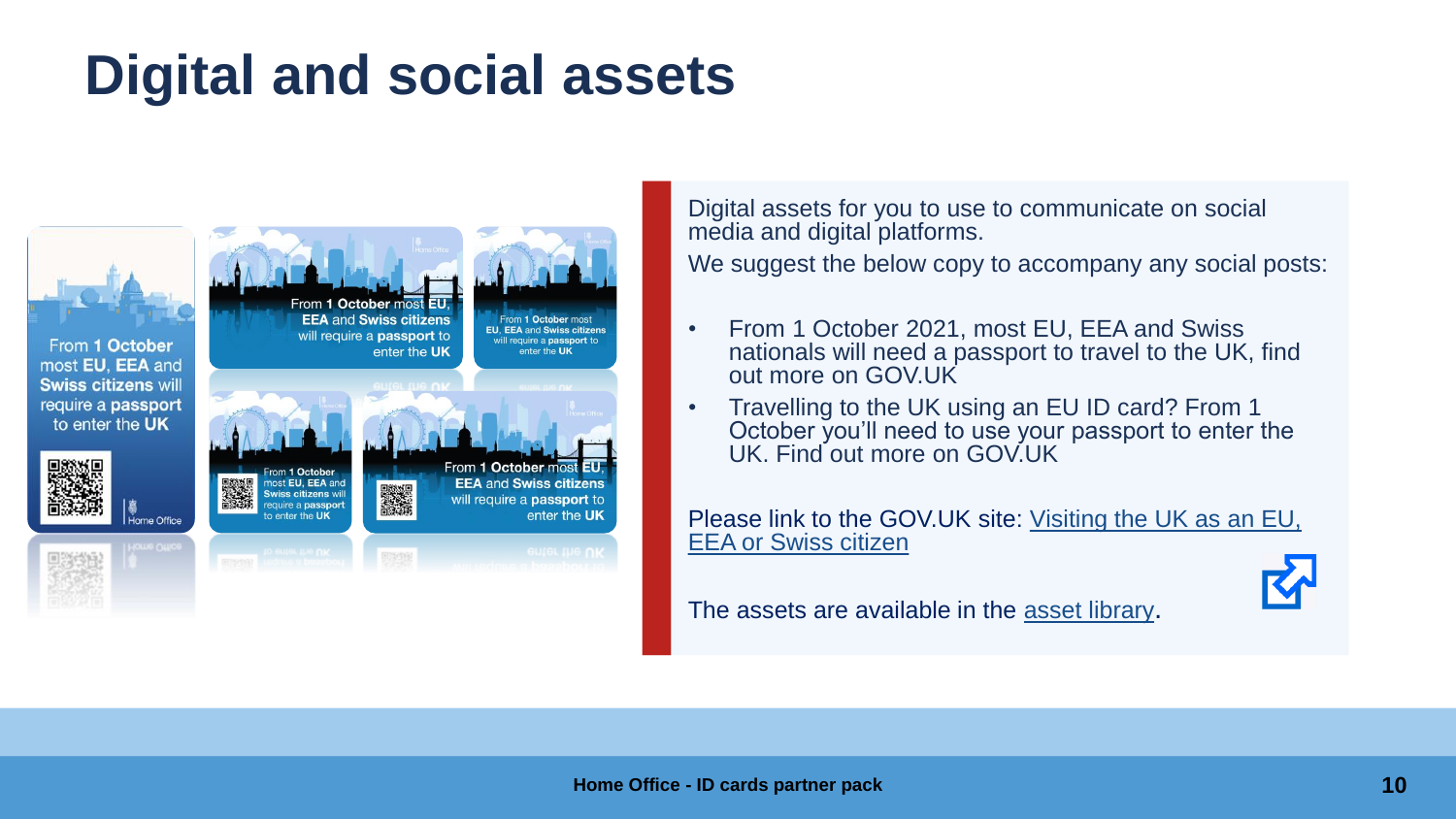#### **Newsletter and website copy**



Here's some copy that you can use in newsletters or for updating your websites or guidance.

Copy is available in the [asset library.](https://homeoffice.brandworkz.com/bms/?link=BA8976F5)

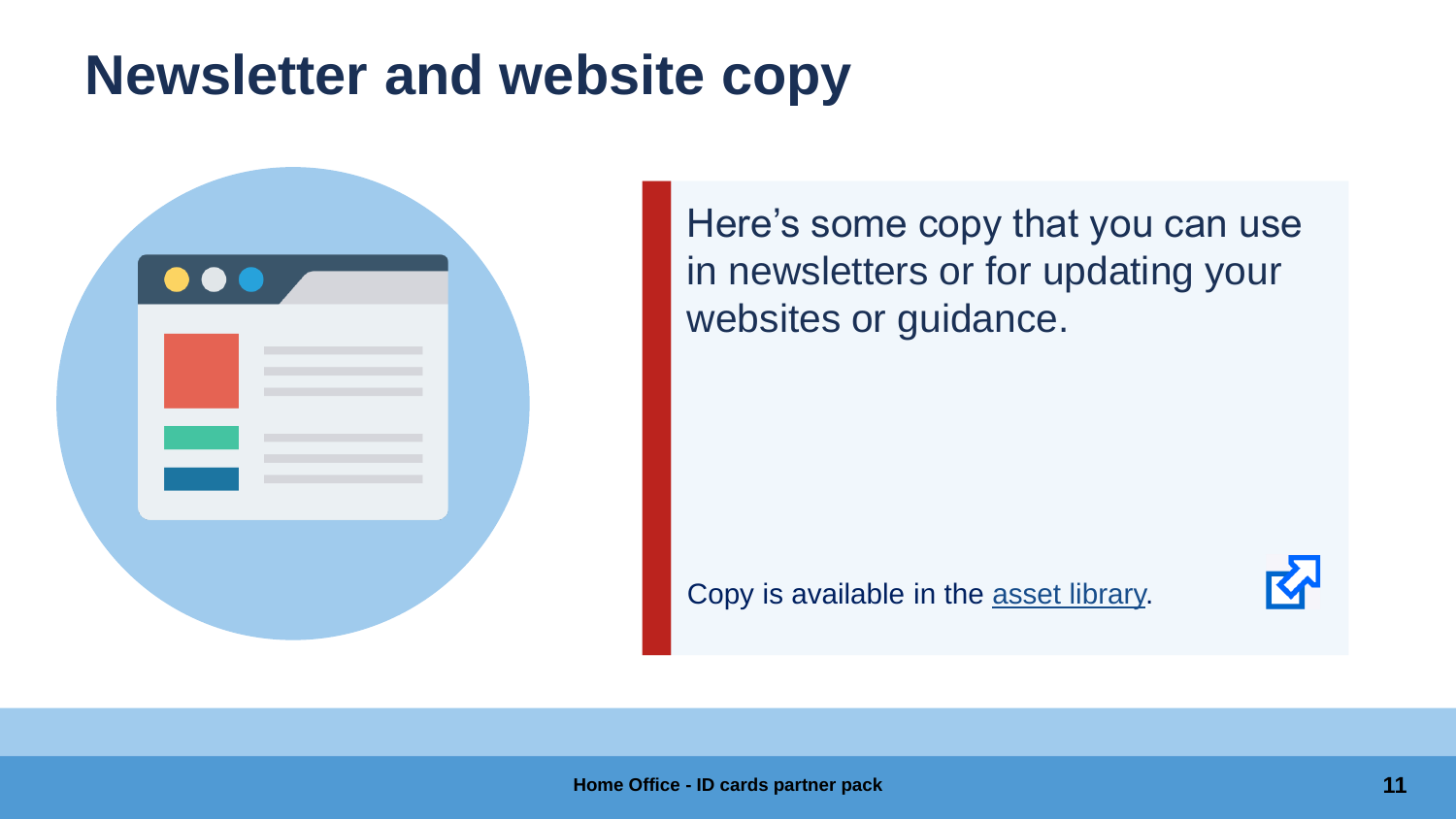### **Email copy**



Here's some copy that you can use in emails for updating your network.

Copy is available in the [asset library.](https://homeoffice.brandworkz.com/bms/?link=8F75365F) 

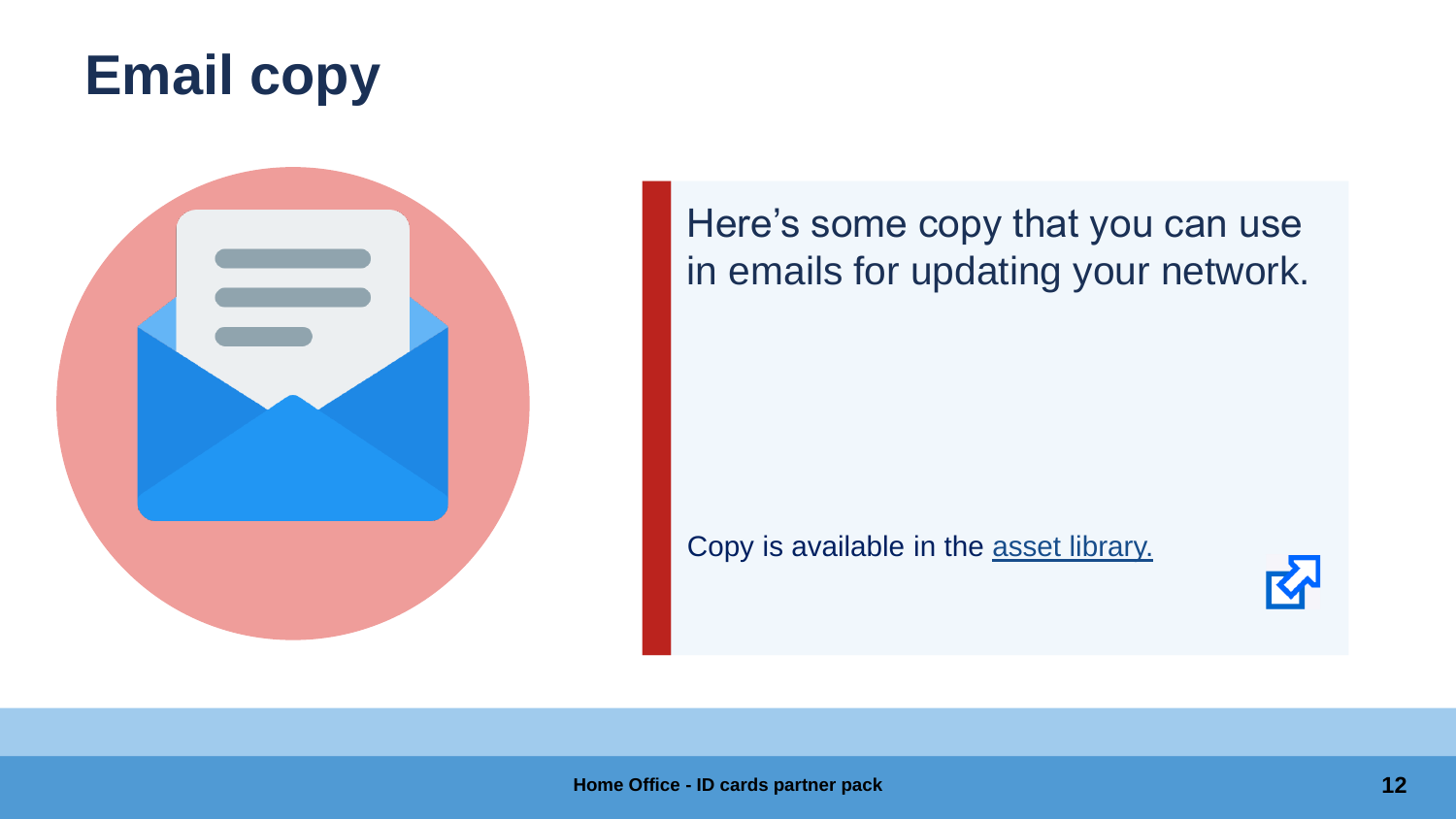#### **WhatsApp message**



Here is copy that you can use in WhatsApp to communicate the changes to your drivers and network.

Copy is available in the [asset library.](https://homeoffice.brandworkz.com/bms/?link=B3A5B493)

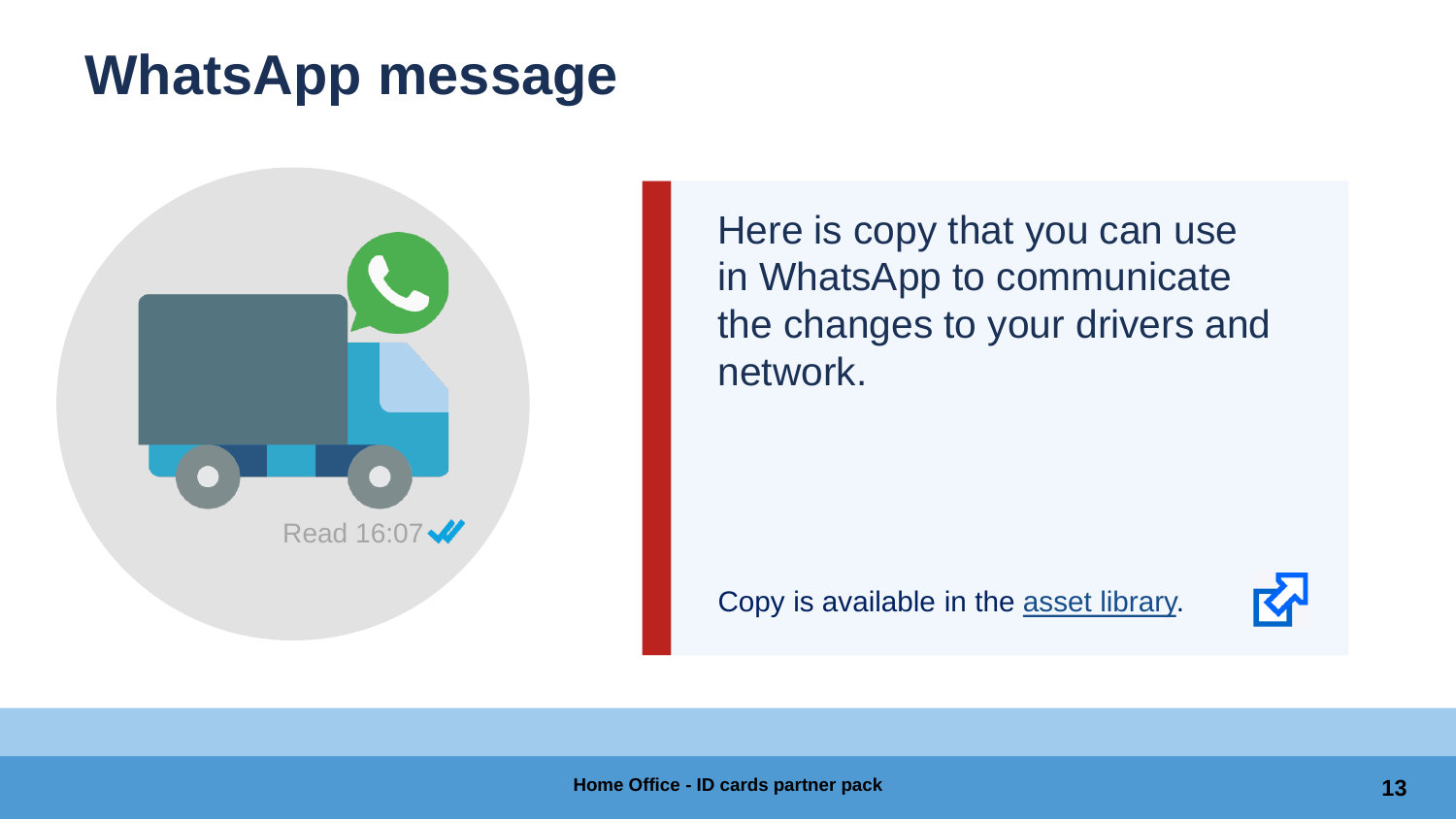### **Haulier leaflet**



Here is a leaflet which can be handed to drivers to communicate the changes.

This has been translated into the following languages to target the most hard-to-reach drivers who rely on hard-copy products:

- **Polish**
- **Romanian**
- **Lithuanian**
- **Bulgarian**
- **Hungarian**
- **Czech**
- **French**

The leaflet is available in the [asset library.](https://homeoffice.brandworkz.com/bms/?link=CF31AA81)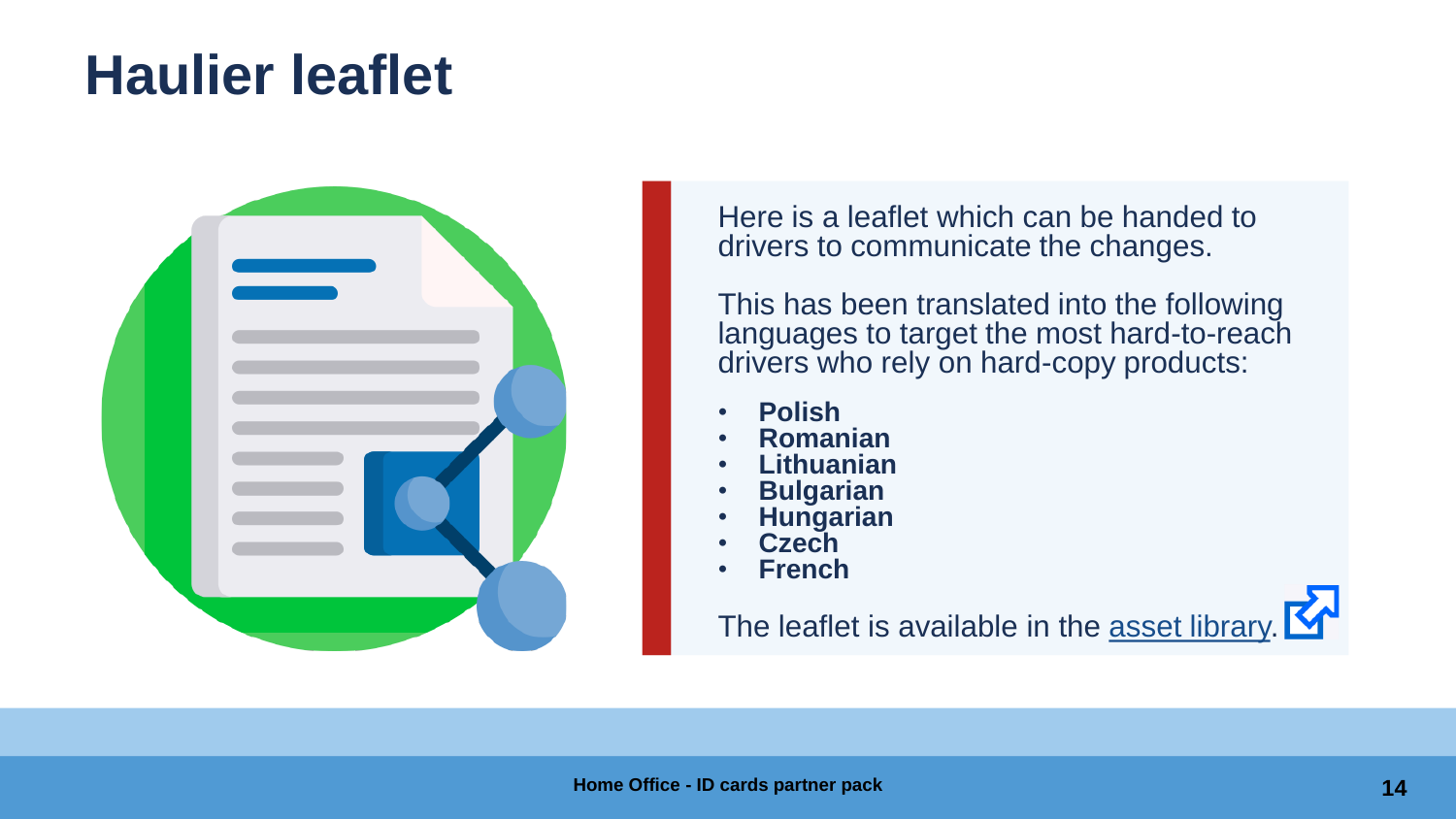#### **GOV.UK**



The GOV.UK website has the latest guidance and information all in one place to support you with communicating the changes.

Please include a link to the site in your materials.

[https://www.gov.uk/guidance/visiting-the](https://www.gov.uk/guidance/visiting-the-uk-as-an-eu-eea-or-swiss-citizen?utm_source=partner%20pack&utm_campaign=ID%20cards)uk-as-an-eu-eea-or-swiss-citizen

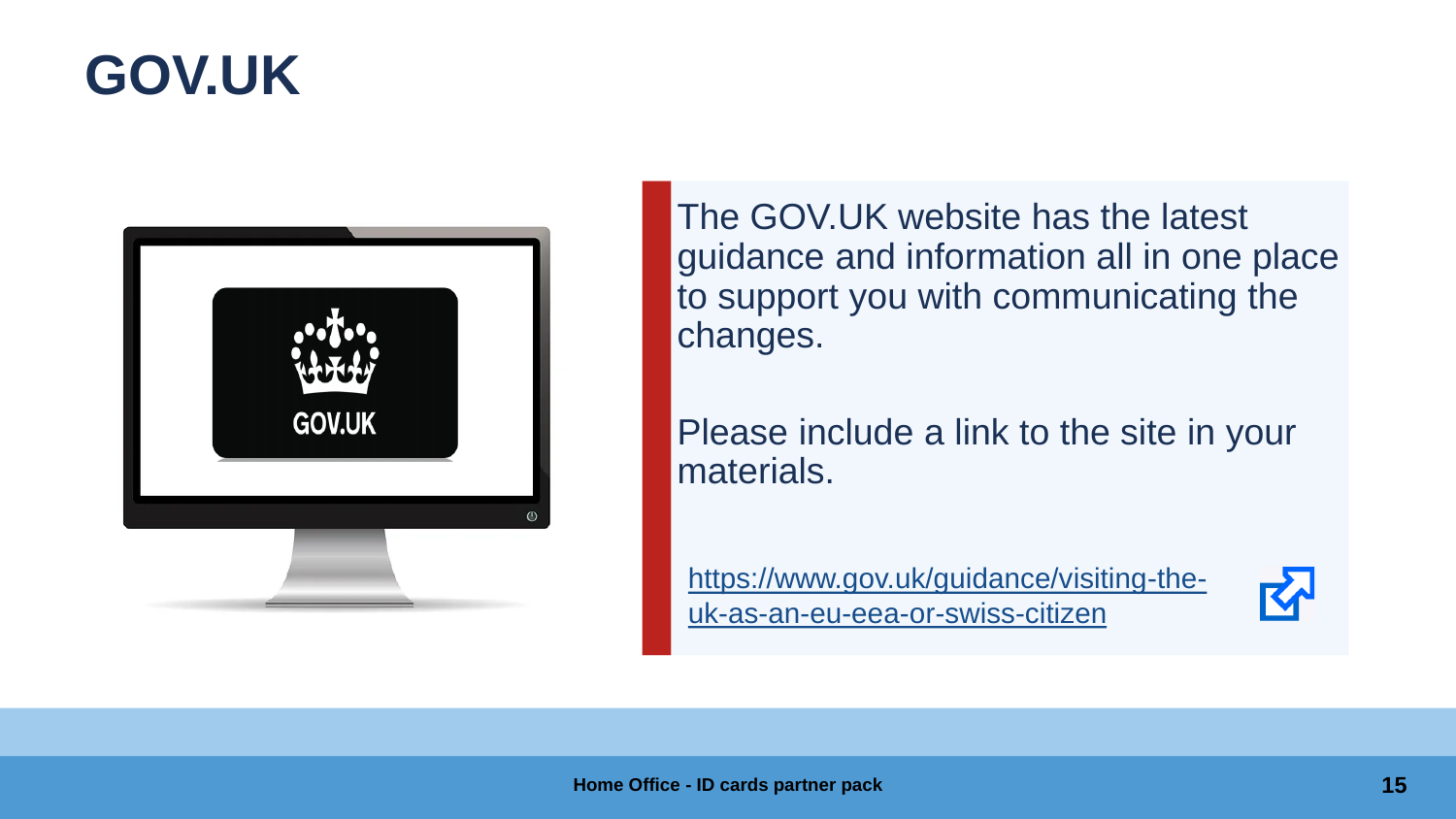#### **Get in touch**

We hope you find this pack useful.

If there is something you think is missing from this pack that would be helpful for your channels, please do let us know.

Translated assets and more social assets will be available before 1 October.

For any questions, feedback, or to discuss how we can work together to communicate this change please contact:

#### **Tom Boorman**

[Thomas.Boorman@homeoffice.gov.uk](mailto:Thomas.Boorman@homeoffice.gov.uk) ID cards communications campaign lead

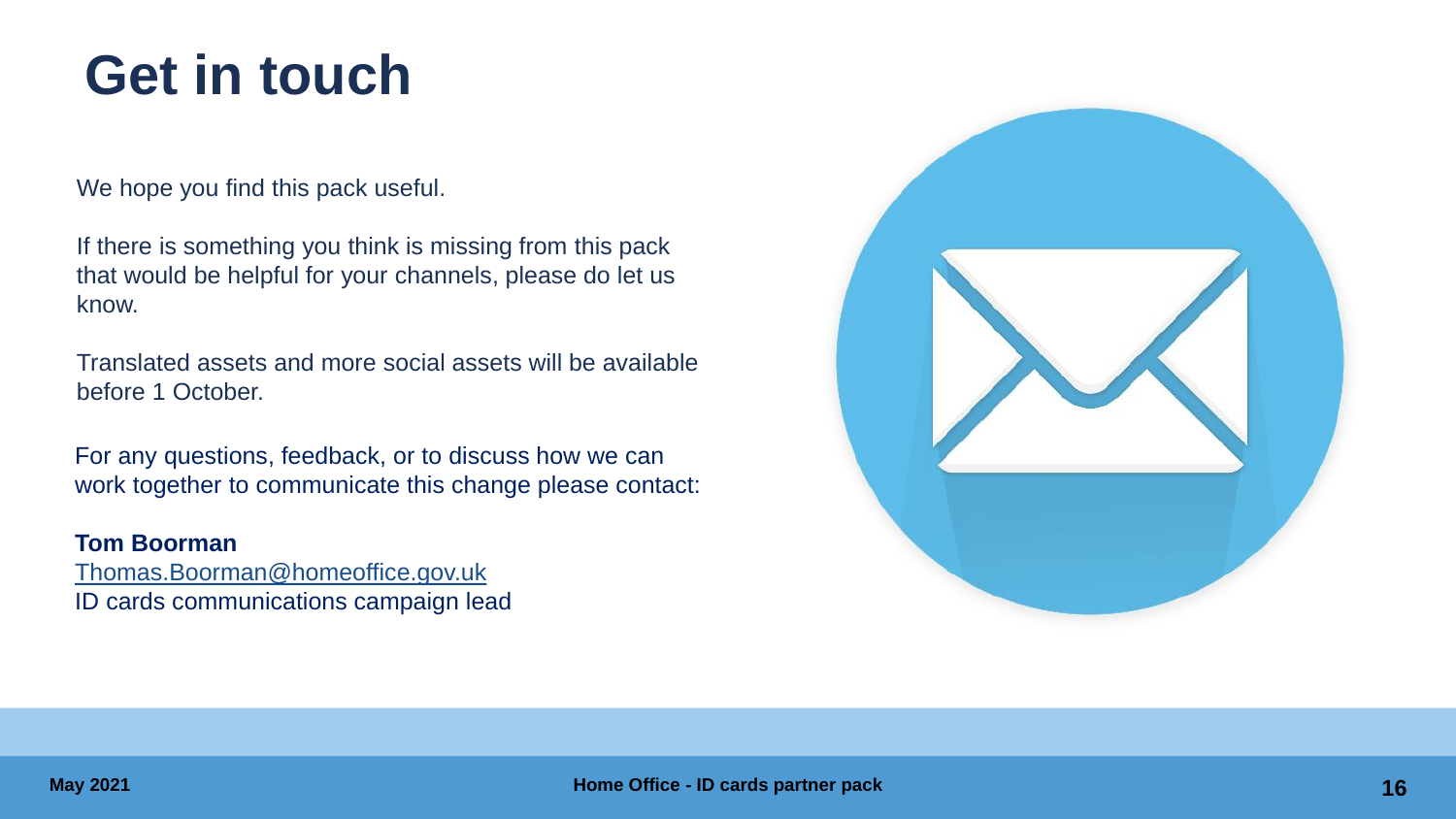#### **Further resources**



**Further resources:**

- **[Travelling between the UK and Ireland, Isle of](Travelling%20between%20the%20UK%20and%20Ireland,%20Isle%20of%20Man,%20Guernsey%20or%20Jersey)  Man, Guernsey or Jersey**
- **Transporting goods between Great Britain and the EU by RoRo freight: [guidance for hauliers](https://www.gov.uk/guidance/transporting-goods-between-great-britain-and-the-eu-by-roro-freight-guidance-for-hauliers)**
- **Guidance for hauliers who move goods through a [port in the UK that uses the Goods Vehicle](https://www.gov.uk/guidance/register-for-the-goods-vehicle-movement-service)  Movement Service.**
- **From 1 January 2022, an Entry Summary (ENS) declaration must be submitted to goods that are to be imported to or transiting through Great Britain. Visit [GOV.UK f](https://www.gov.uk/guidance/check-if-you-need-to-make-an-entry-summary-declaration)or more information.**